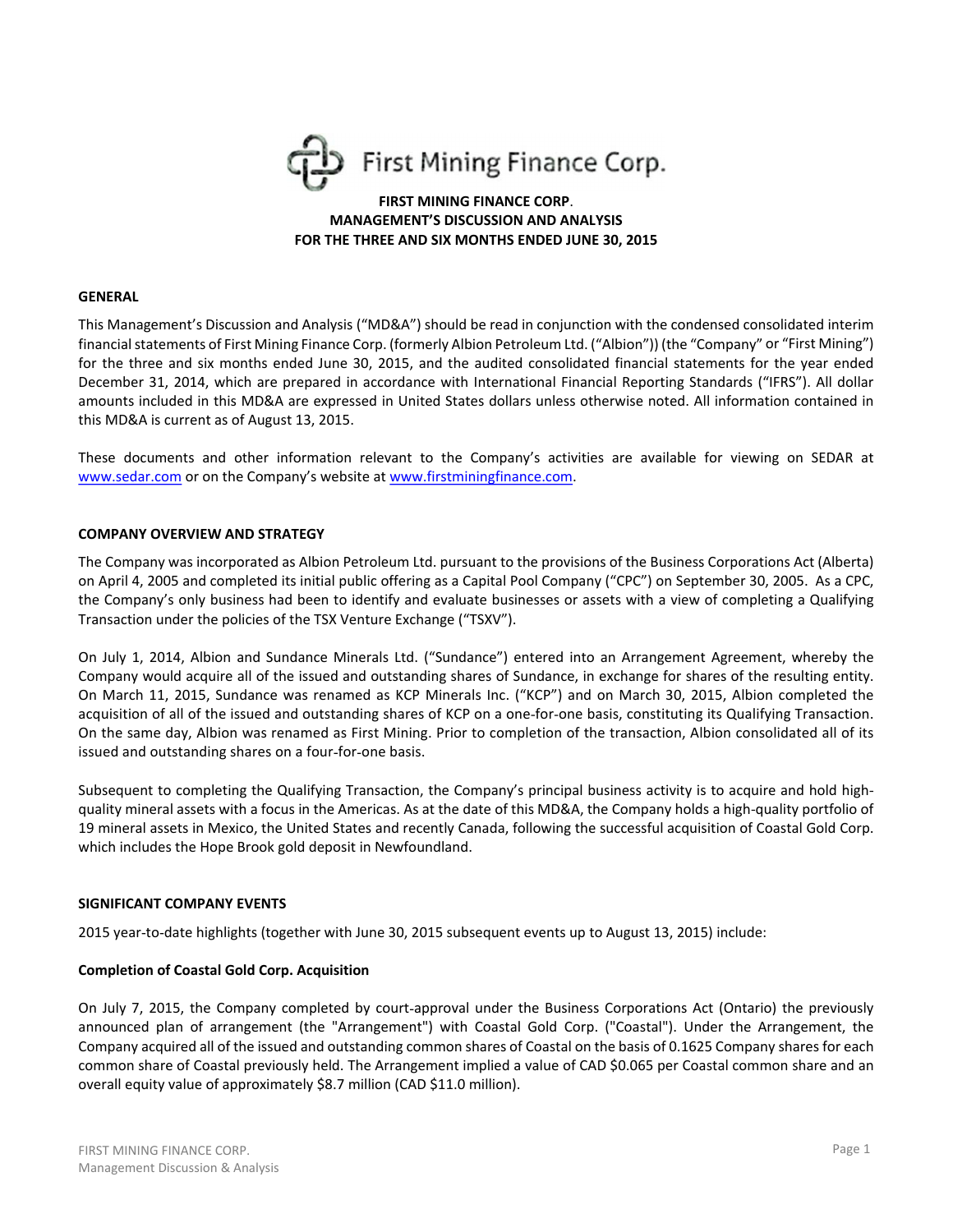All options of Coastal outstanding immediately prior to closing of the Arrangement are exercisable for that number of common shares of the Company using the same exchange ratio applicable to the Coastal common shares under the Arrangement, with the corresponding exercise price adjustment on the basis of such exchange ratio.

# **Reverse Takeover Transaction**

On March 30, 2015, the Company completed the acquisition of all of the issued and outstanding shares of KCP through a reverse takeover arrangement (the "RTO"), constituting its Qualifying Transaction under the applicable policies of the TSXV. Upon completion of the RTO, the shareholders of KCP obtained control of the consolidated entity.

# **Equity and Debt Financings**

Concurrent with the completion of the RTO, KCP also closed a brokered and non-brokered private placement by issuing an aggregate 12,562,412 common shares at a price of CAD\$0.40 per share for gross aggregate proceeds of \$3,958,825. A total of 623,925 warrants were issued to the agents and certain other finders for their services in connection with the private placements.

In addition, gross proceeds of \$2,347,873 from the previous sale of subscription receipts of KCP were released from escrow to the Company.

The Company also received an additional \$500,000 loan from First Majestic Silver Corp. ("First Majestic"), bringing the total amount of promissory notes issued to First Majestic to \$1,000,000 plus accrued interest at 9% per annum.

### **REVIEW OF EXPLORATION PROPERTIES**

First Mining's property portfolio is located in Mexico, the United States and now Canada, with on-going exploration programs for gold, silver, lead, zinc, and copper, funded mostly through the sale of equity and joint venture partnerships.

#### Hope Brook, Newfoundland, Canada

Acquired subsequent to the June 30, 2015 period end, Coastal Gold's Hope Brook gold property covers 25,125 hectares with a deposit hosted by pyritic silicified zones occurring within a deformed, strike-extensive advanced argillic alteration zone. The NI 43-101 Resource covers 1.5 km of an 8 km mineralized structure. Indicated Resources of 5.5 Mt grading 4.77 g/t Au, containing 844,000 oz Au, and Inferred Resources of 836,000 t grading 4.11 g/t Au, containing 110,000 oz Au. Hope Brook was a former operating gold mine that produced 752,163 oz Au from 1987 to 1997. The Company paid an estimated \$9 (CAD\$11) per Resource oz Au following the acquisition of Coastal Gold Corp. for approximate \$8.7 million (CAD\$11 million).

#### Miranda, Sonora, Mexico

The Miranda gold property covers 16,035 hectares in the Sonoran Desert within a structural corridor called the Mojave-Sonora megashear ("MSM trend").

The MSM trend hosts several operating gold mines and deposits, some of which exceed 10 million ounces of gold such as Herradura-Dipolos in western Sonora, Mexico, and other smaller deposits; Mesquite (7 M oz Au) and Picacho in Arizona, and Chanate, San Francisco, and La Choya in Sonora, Mexico. The Miranda property lies in the south-central part of the MSM trend, adjacent to the San Felix and El Antimonio mining districts on the south and east respectively. Miranda covers multiple prospects and gold occurrences including the inactive mines La Fortuna and El Gigio (internal claims which do not belong to the Company). Additionally, the property exhibits structures and lithologies favorable for the development of large orogenic (mesothermal) ore deposits similar to those occurring along the MSM trend. During this quarter, 151 rock chip samples were taken and analyzed with values ranging between nil and 7.29 gpt Au. Additionally, 3,486 soil samples were taken on the property and are being analyzed.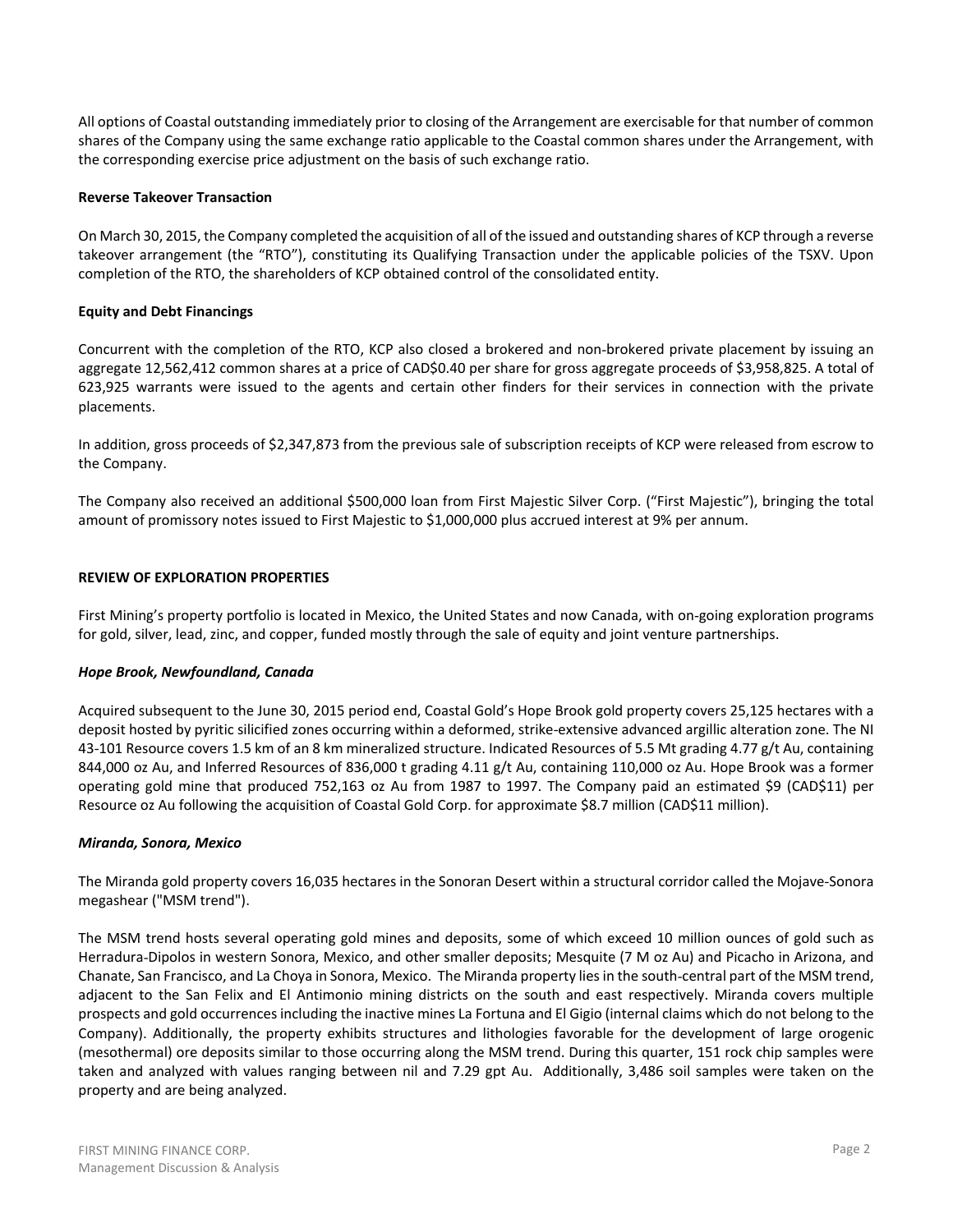### Socorro, Sonora, Mexico

The Socorro property, located in Sonora, Mexico, consists of two claims; El Socorro and Tizoc covering 58,038 hectares and staked by the Company in 2011. Socorro covers 50 km along the strike of the northwest extension of AuRico's Chanate district.

The Socorro property was acquired during a regional gold exploration program based on the many placer deposits and small mine workings in the claim block.

Work to date on the property includes interpretation of ASTER images mapping and initial surface reconnaissance. During this quarter the Company took 53 rock chip samples on the property with values up to 41.0 gpt Au. Additionally, 3,100 soil samples were taken and are being analyzed.

### San Ricardo, Sonora, Mexico

The San Ricardo property consists of nine claims, 100% owned by the Company, two of which; San Ricardo and San Ricardo 2, cover an existing small mine that was acquired by the Company through an option agreement in 2013. The remaining seven claims: Teocuitla, Teocuitla 2, Teocuitla 4, Angel, Tlaloc, Tlaloc 2 and Aztlan cover 37,350 hectares, and were staked by the Company between 2009 and 2011.

All underground workings on the San Ricardo vein system were opened up and saw sampled, and several hundred metres of trenches were excavated and sampled. Subsequently, 14 diamond drill-holes were drilled on the property to test two veins, the Santa Cruz and Mina Antigua, at shallow levels. Drill results in the Santa Cruz vein varied from minor precious metal mineralization to 2.3 m at 23.1 gpt Au, whereas the Mina Antigua vein contained 4.5 m at 100.4 gpt Ag.

Mineralization on the property is epithermal in nature and has not been constrained along strike or depth by drilling.

During this quarter, the Company took 59 reconnaissance rock samples with values up to 33.7 gpt Au.

#### Peñasco Quemado, Sonora, Mexico

The Peñasco Quemado property consists of 22,998 hectares in eight contiguous mining claims located in north-central Sonora, Mexico, 60 km south of the town of Sasabe on the USA-Mexican border. Penasco Quemado is a volcano-sedimentary, silvermanganese deposit in Tertiary rhyolite and conglomerates. A NI 43-101 compliant resource estimate states Peñasco Quemado contains 9.6 million ounces Ag measured and indicated at a grade of 116 gpt. Additional similarly mineralized areas are known at surface to the west of the established resource and will require evaluation.

#### La Frazada, Nayarit, Mexico

La Frazada consists of a 299 hectare concession along the west margin of the Sierra Madre Occidental and is located within the historic mining district of 'Real del Zopilote' of Nayarit, Mexico. The project is located near power and transportation infrastructure at low elevations and lies approximately 300 km northwest of Guadalajara. The primary mineralized zone consists of the La Frazada vein, which is epithermal in nature and has not been constrained at depth by drilling. A NI 43-101 compliant resource estimate states that La Frazada contains 4.69 million ounces Ag, measured and indicated, at a grade of 250 gpt Ag, and a further 3.85 million ounces inferred at a grade of 224 gpt Ag.

#### Geranio, Oaxaca, Mexico

The Geranio property is located in Oaxaca, Mexico and consists of six claims: La Ramita, Geranio, Violeta, Azucena, El Jilguero and La Orquidea, which combined, cover 540 hectares.

The Geranio project lies adjacent and directly north of the historic Natividad Mining District, 70 km north of the city of Oaxaca in southern Mexico. Natividad is a series of five bonanza grade gold and silver veins in a black shale host rock which over the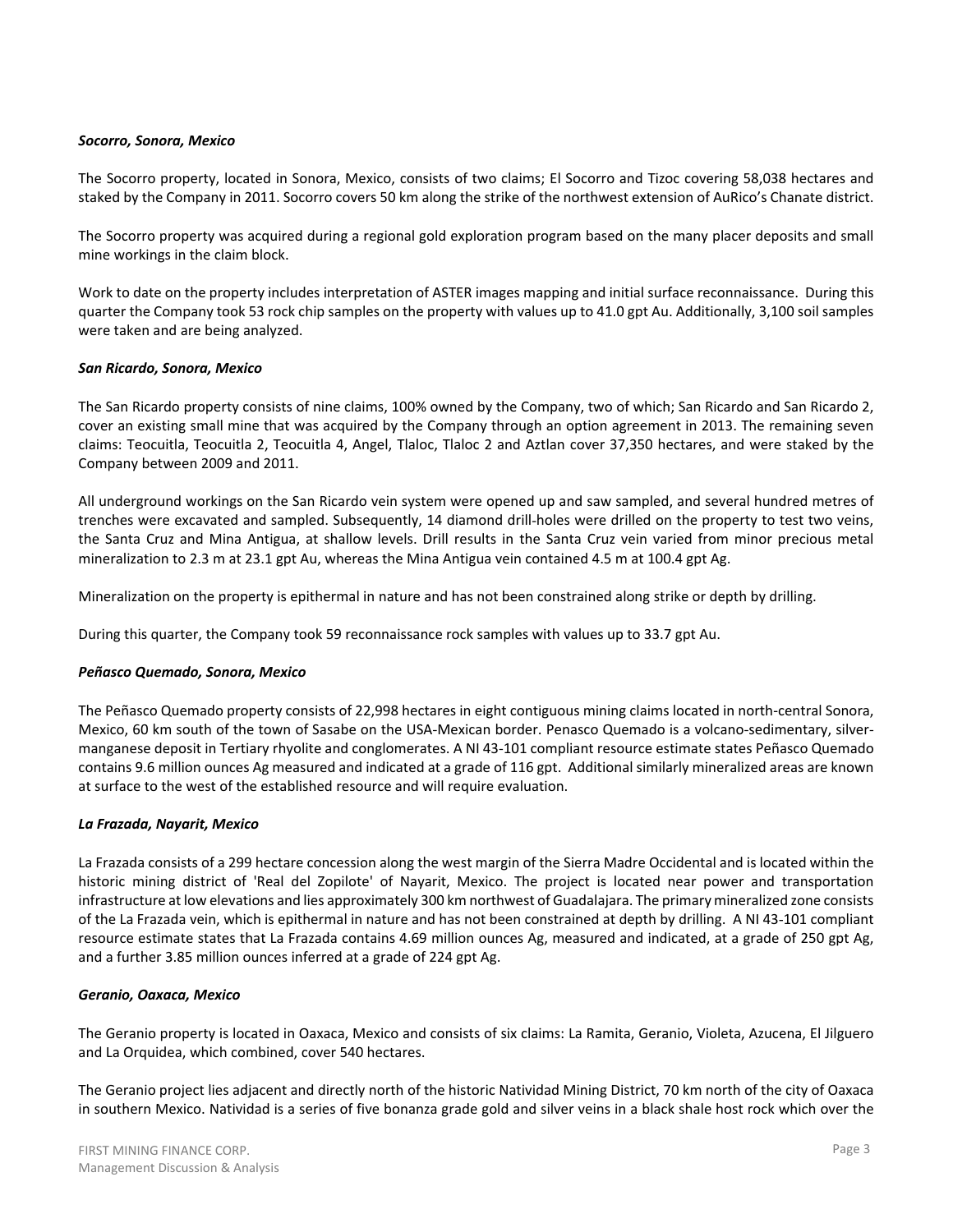last 70 years has produced 1.5 million ounces of gold equivalent. The property covers approximately 1,200 metres of strike length of the northern extension of the Natividad vein system.

Two ASARCO exploration diamond drill holes were drilled on the Geranio property in 1992; hole N-20 intersected 0.6 m at 36 gpt Au and 315 gpt Ag, whereas hole N-24 intersected 0.7 m at 45 gpt Au and 120 gpt Ag.

The Company's objective is to delineate another Natividad mineralized system with comparable precious metal contents.

# El Roble, Oaxaca, Mexico

The El Roble property, located in the Natividad mining district, Oaxaca, Mexico, consists of two claims; El Roble and El Roble 2, which cover 21,072 hectares, and were staked by the Company. The property covers the northern extension of the Geranio veins.

# Lachatao, Oaxaca, Mexico

The Lachatao property, located in Oaxaca Mexico, consists of three claims known as Lizi 1, Lizi 1 Fraccion 2, and Lizi 1 Fraccion 3 covering 5,126 hectares and staked by the Company.

# Turquoise Canyon, Nevada, USA

Turquoise Canyon (formerly Bald Mountain) consists of 188 unpatented claims totalling 3,872 acres and is accessible by road from the town of Crescent Valley, Nevada. The property is located in a geographic and geologic area that is well known for currently hosting the most productive gold mines in the United States. The most significant gold deposits in the Turquoise Canyon area include Barrick's Cortez Mine Complex, 15 km to the north and northeast. The Toiyabe mine, a Carlin type deposit 1500 metres to the west of Turquoise Canyon, contained 89,000 ounces gold and was mined in the early 1990's.

Results of an airborne ZTEM survey commissioned by the Company show an antiformal structure in the underlying Roberts Mountain Thrust which will be the focus of future exploration. The Company is processing and interpreting project data and looking for joint venture partners whereby the partners can earn an interest by jointly funding exploration targets generated by the Company.

# El Apache, Sonora, Mexico

The El Apache property, located in Sonora, Mexico, contains 11,417 hectares in two claims; El Apache and Tlahuac, both staked by the Company in 2011.

El Apache is largely covered by wind-blown sand of the western Sonoran Desert and lies in a highly prospective area within the prolific Mojave-Sonora megashear gold belt. The property lies 13 km east of the largest gold-only mine in Mexico, Fresnillo's Herradura complex.

Work to date includes partial surface reconnaissance, interpretation of the government's magnetic data and limited surface sampling in two small outcropping hills. Future work will entail ZTEM, detailed magnetometry, bleg sampling, and enzyme leach-type geochemical surveys to identify drill targets under sand cover.

# Los Tamales, Sonora, Mexico

The Los Tamales property, located in Sonora, Mexico, consists of two claims; Teocuitla 5 and Teocuitla 8, which cover 3,851 hectares staked by the Company in 2010. Los Tamales is a porphyry copper-molybdenum system located 125 km southwest of Tucson, Arizona and 28 km south of the US-Mexican border. The property was discovered by a water well sampling program during a joint United States Geological Survey and Servicio Geologico Mexicano reconnaissance effort in the 1970's, and was the subject of two USGS open-file reports 94-685 and 84-289. Five diamond drill holes tested copper and molybdenum soil geochemical anomalies in 2013 along a five kilometre strike length with all holes showing low grade chalcopyrite and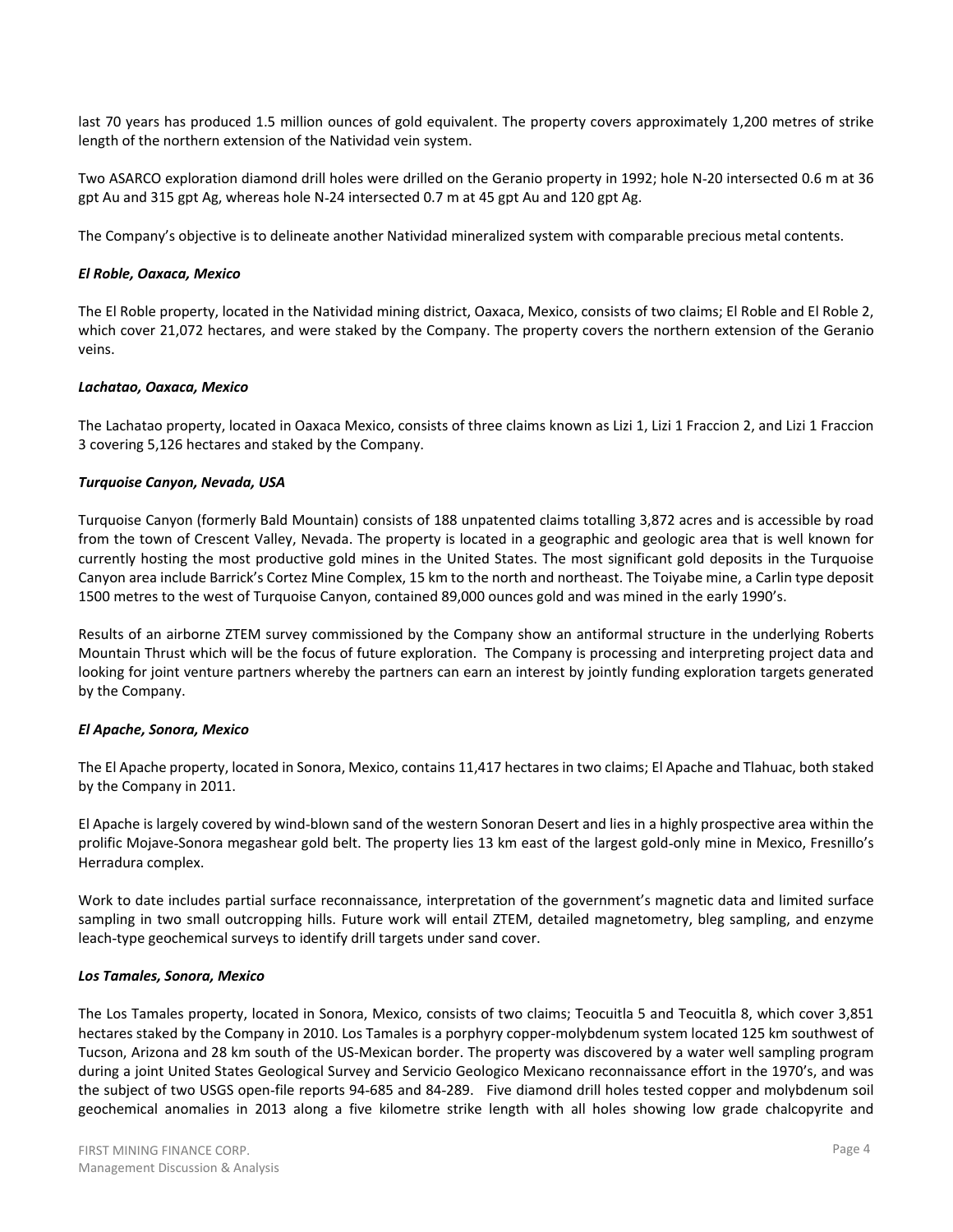molybdenite mineralization. The deposit as currently interpreted suggests it is the deep level of a large system dissected by low angle faulting.

### Puertecitos, Sonora, Mexico

The Puertecitos property, located in Sonora, Mexico, consists of two claims; Puertecitos, and Puertecitos 2 covering 9,060 hectares staked by the Company in 2009. Located 32 km southwest of the Sasabe border crossing between the US and Mexico, Puertecitos is 40 km west of First Mining's Los Tamales property and 32 km northeast of the Peñoles Los Humos deposit, a 625 Mt porphyry copper system grading 0.32% Cu. Widespread copper oxides outcrop at Puertecitos and the presence of sericite and secondary biotite in breccia fragments from dikes and pipes suggest that a porphyry system may exist under the extensive rhyolite flows on the property.

### Batacosa, Sonora, Mexico

The Batacosa property, located in the state of Sonora, Mexico, consists of one claim covering 3,600 hectares staked by the Company in 2011. Batacosa is a porphyry copper-molybdenum system located 55 km northeast of Ciudad Obregon and 220 km southeast of Hermosillo, capital of the state. Batacosa was discovered by Cominco in the 1970's and subsequently drilled by them and other companies between 1970 and 2000. A total of 8,000 metres was drilled in 47 drill holes. The Company has delineated two untested targets within the property and is currently seeking potential joint-venture partners to further advance the project.

### Pluton, Durango, Mexico

The Pluton property is a 17,123 hectare property consisting of three claims known as Pluton, El Real and Las Dos Amigos. Pluton is 100% controlled by the Company and has the potential to host a large silver-rich, high-grade polymetallic (Pb, Zn, Au), carbonate replacement/skarn deposit. The property is located immediately north of the historic "Ojuela-Mapimí Mining District". The Company acquired its initial interest in the Pluton property in 2009 through an agreement with a related party, which was amended in 2012 to include the Las Dos Amigos claim. In 2010, the Company staked the El Real claim extending the property holdings to the south.

Work completed on the property to date includes extensive soil geochemistry, gravity and NSAMT ground surveys, a magnetometry and ZTEM airborne survey, and a 3,925 metre diamond drill program managed by the Company.

# Margaritas Project, Durango, Mexico

Margaritas is a 100%-owned 500 hectare property consisting of two mining concessions in the state of Durango, approximately 150 kilometres from Durango City. The property was acquired through an Assignments of Rights Agreement signed July 6, 2011 and is subject to a 1% net smelter return payable to the vendor which may be purchased at any time for \$500,000. The project is located in the Barrancas subprovince of the Sierra Madre Occidental. Some limited gold mining by artisanal prospectors is known to have taken place on the project in the early 20th century and the project contains a known vein with quartz, argillic alteration striking for at least 1.8 kilometres (as per the Mexican Geological Service).

#### Los Lobos Silver Project, Sonora, Mexico

The Los Lobos Silver Project consists of 11,558 hectares in Sonora State, Mexico along the Sea of Cortez and is approximately 90 km from Puerto Peñasco, the largest major centre in the region. The Los Lobos epithermal vein was investigated by the Servicos Geologicos Mexicanos and additional work will be required to fully evaluate the property.

#### Tierritas, Sonora, Mexico

The Tierritas property, located in Sonora, Mexico, consists of one claim, Teocuitla 3, covering 4,743 hectares, and staked by the Company in 2009. The Tierritas property is of a grassroots nature and was picked up based on nearby favorable geological features. Currently additional field work is required to evaluate the property.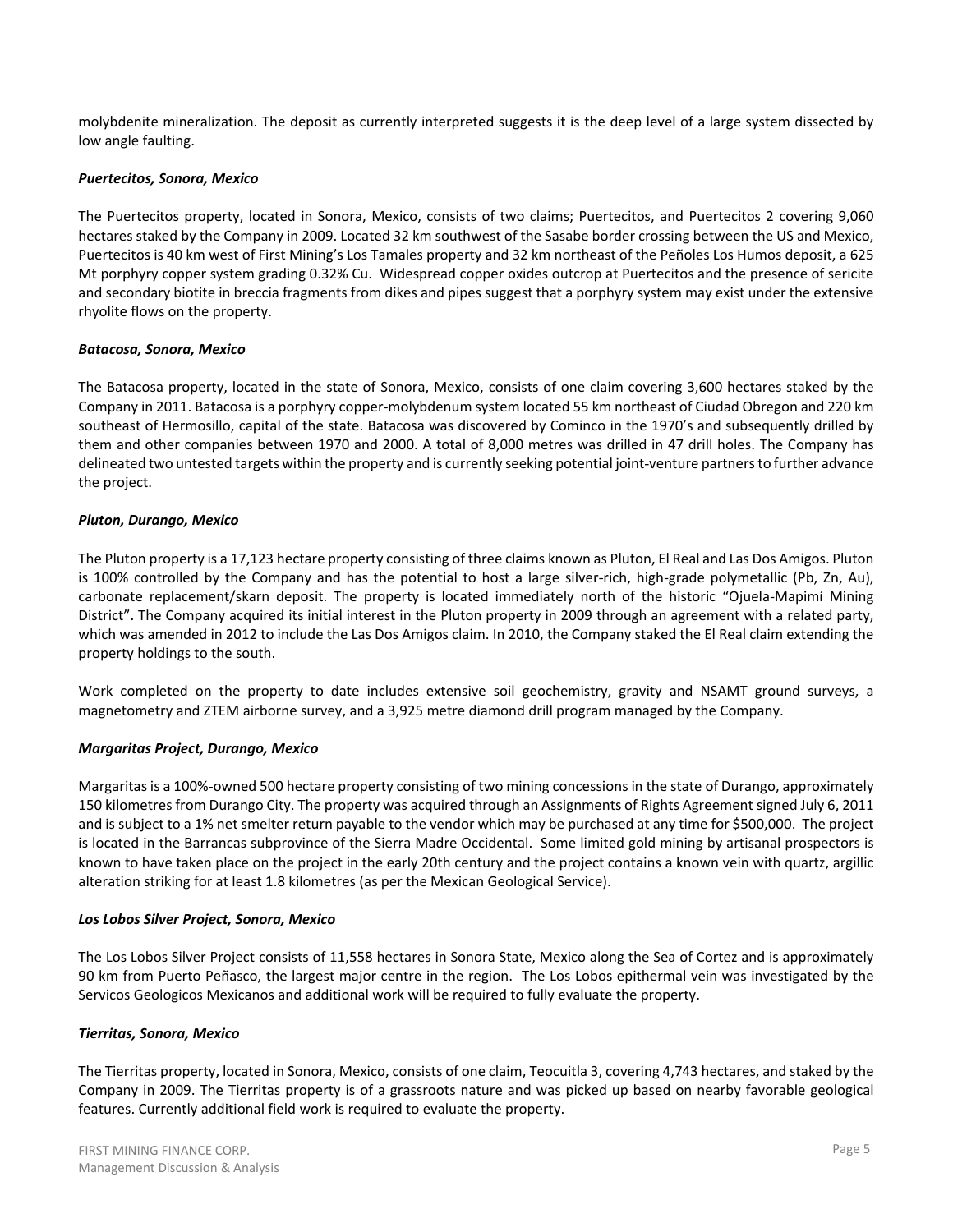### Montana Negra, Sonora, Mexico

The Montana Negra property, located in Sonora, Mexico, consists of one claim; Montana Negra, covering 852 hectares. The property covers Proterozoic rocks that the Company believe may be favorable for gold mineralization, however additional field work is required to fully evaluate the project.

# **SUMMARY OF QUARTERLY RESULTS**

| <b>Fiscal Quarter Ended</b>                                 | 2015-02        | 2015-01                  | 2014-04     | 2014-03                       | 2014-02      | 2014-01     | 2013-04                                   | 2013-03    |
|-------------------------------------------------------------|----------------|--------------------------|-------------|-------------------------------|--------------|-------------|-------------------------------------------|------------|
| Exploration and evaluation expenditures                     | $(97, 189)$ \$ | $(401,737)$ \$           |             | $(7,171)$ \$ $(3,942,104)$ \$ | $(7,830)$ \$ |             | $(148,389)$ \$ $(210,920)$ \$ $(269,468)$ |            |
| Recovery of option payments and<br>exploration expenditures | -              | 8,830                    |             |                               |              | 42.004      | 80.543                                    | 264.717    |
| Fair value gain on derivative liability                     |                | $\overline{\phantom{a}}$ | 16.657      | 17.356                        | 31.222       | 29.660      | 28.365                                    | 18,735     |
| Share-based payments                                        | $\sim$         | (549, 985)               |             | -                             |              |             |                                           |            |
| Charge related to public company listing                    | $\sim$         | (516, 197)               |             |                               |              |             |                                           |            |
| Net loss for the period                                     | (332,159)      | (1,340,760)              | (69, 638)   | (350.311)                     | (155.091)    | (79,617)    | (63, 196)                                 | (123, 604) |
| Basic and diluted loss per share                            | $(0.00)$ \$    | $(0.03)$ \$              | $(0.00)$ \$ | $(0.01)$ \$                   | $(0.01)$ \$  | $(0.00)$ \$ | $(0.01)$ \$                               | (0.00)     |

### **RESULTS OF OPERATIONS**

#### For the Three Months Ended June 30, 2015 and 2014

For the three months ended June 30, 2015, the Company reported a net loss of \$332,159 or \$0.00 per common share as compared to a net loss of \$124,698 or \$0.00 per common share for the comparative quarter ended June 30, 2014. Significant reasons for this increase are discussed below.

For the three months ended June 30 2015, total general and administrative expenses increased by \$243,622, or 195%, to \$368,745 compared to \$125,123 in the comparative quarter of 2014. This was primarily due to professional fee increases in connection with the RTO and resulting investor relations and marketing, transfer agent and filing fee expenses.

- Professional fees increased 42% from \$59,930 in the second quarter of 2014 to \$85,081 during the three months  $\bullet$ ended June 30, 2015. This was primarily due to an increase in legal fees related to corporate matters of the Company.
- Investor relations and marketing expense was \$91,659 during the second quarter ended June 30, 2015 compared to  $\bullet$ \$nil in the second quarter of the prior year. This followed the RTO and subsequent increased marketing and investor relations activities.
- For the three months ended June 30 2015, salaries and consulting fees increased by 65% to \$81,041 from \$49,099 in  $\bullet$ the same period of the prior year. This was primarily due to hiring the Company's President in January 2015.
- Travel and accommodation expense for the second quarter ended June 30, 2015 increased \$23,253, or 311%, to  $\bullet$ \$30,718 from \$7,465 in the second quarter of 2014. This was due to an increase in investor relations associated travel and acquisition reconnaissance.

# For the Six Months Ended June 30, 2015 and 2014

For the six months ended June 30, 2015, the Company reported a net loss of \$1,672,919 or \$0.03 per common share as compared to a net loss of \$204,315 or \$0.01 per common share for the comparative period ended June 30, 2014. Significant reasons for this increase are discussed below.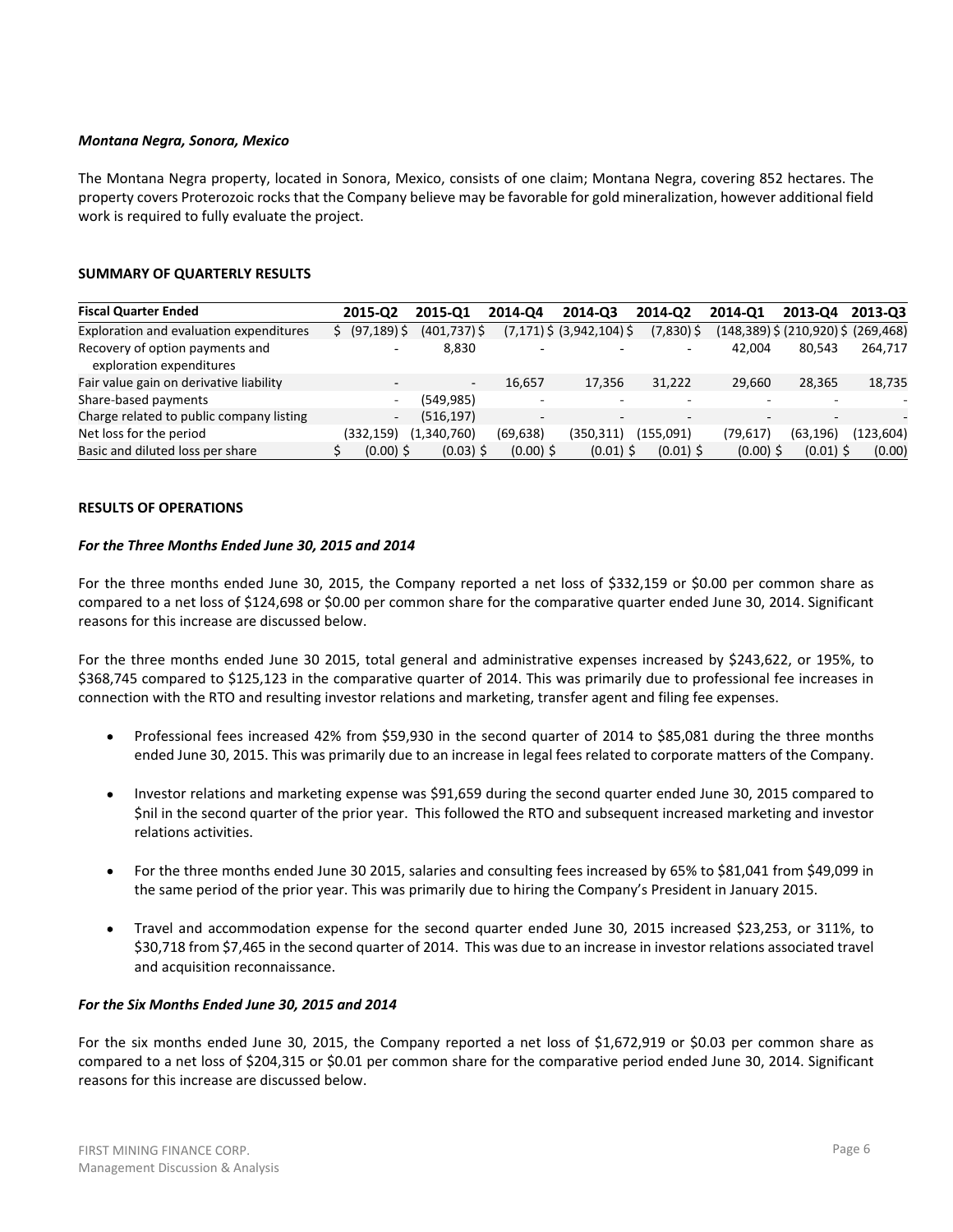For the six months ended June 30, 2015, total general and administrative expenses increased by \$879,924, or 357%, to \$1,126,418 compared to \$246,494 in the six month period ended June 30, 2014. The increase was primarily due to a non-cash share-based payment expense of \$549,985 (2014 - \$nil), recognized in respect of the 2,550,000 options issued to directors and officers of the Company, as well as professional fee increases in connection with the RTO and resulting investor relations and marketing, transfer agent and filing fee expenses.

- $\bullet$ Professional fees increased \$69,978, or 85%, to \$152,103 during the six months ended June 30, 2015 when compared to the same period of 2014. This was primarily due to increased legal fees in connection with the RTO and corporate matters associated with the Company's increased activity.
- $\bullet$ For the six months ended June 30, 2015, salaries and consulting fees increased by \$51,339, or 60%, to \$136,633 from \$85,294 in the same period of the prior year. This was primarily due to hiring the Company's President in January 2015.
- Investor relations and marketing expense increased 100% from \$nil to \$94,768 during the six months ended June 30, 2015, which followed the RTO and subsequent increased marketing and promotional activities.
- Travel and accommodation expense increased \$66,754, or 731%, to \$75,881 in the six months ended June 30, 2015  $\bullet$ from \$9,127 in the six months ended June 30, 2014. This increase was in connection with investor relations and promotional road shows, and acquisition reconnaissance.

During the six months ended June 30, 2015, the Company recognized a charge related to public company listing of \$516,197 (2014 - \$nil). This was related to the RTO and represented the fair value of consideration paid in excess of net assets acquired, less associated transaction costs.

A gain on debt settlement amounting to \$77,436 (2014 - \$nil) was recognized in the six months ended June 30, 2015, representing an increase over the fair value of common shares issued to settle previous debt agreements.

# FINANCIAL CONDITION, LIQUIDITY AND CAPITAL RESOURCES

# **Net Working Capital including Cash and Cash Equivalents**

As at June 30, 2015, the Company had \$3,691,845 in cash and cash equivalents and working capital of \$3,152,743, compared to cash and cash equivalents of \$34,406 and a working capital of \$781,078 at December 31, 2014. The increase in working capital of \$2,371,665 was primarily due to the private placement completed during the six months ending June 30, 2015 of 12,562,412 shares at CAD\$0.40 per share for gross proceeds of \$3,958,825 (CAD\$5,024,965), or net proceeds of \$3,443,938 (CAD\$4,371,726) after deducting transaction costs.

# **Operating Activities**

Cash used in operating activities for the six months ended June 30, 2015 was \$1,031,955 compared to cash used of \$229,375 in the six months ended June 30, 2014. These cash flows were primarily used for legal fee retainers related to the Coastal Gold Corp. acquisition and settlement of general and administrative expenses recorded in accounts payable and accrued liabilities.

# **Investing Activities**

Cash used in investing activities for the six months ended June 30, 2015 was \$1,685,780 compared to cash used of \$109,799 in the six months ended June 30, 2014. The cash used in investing activities included \$498,926 for mineral concessions and option payments, geological consulting fees and related exploration and evaluation capitalized items. Additionally, \$411,592 related to deferred Coastal Gold Corp. acquisition costs.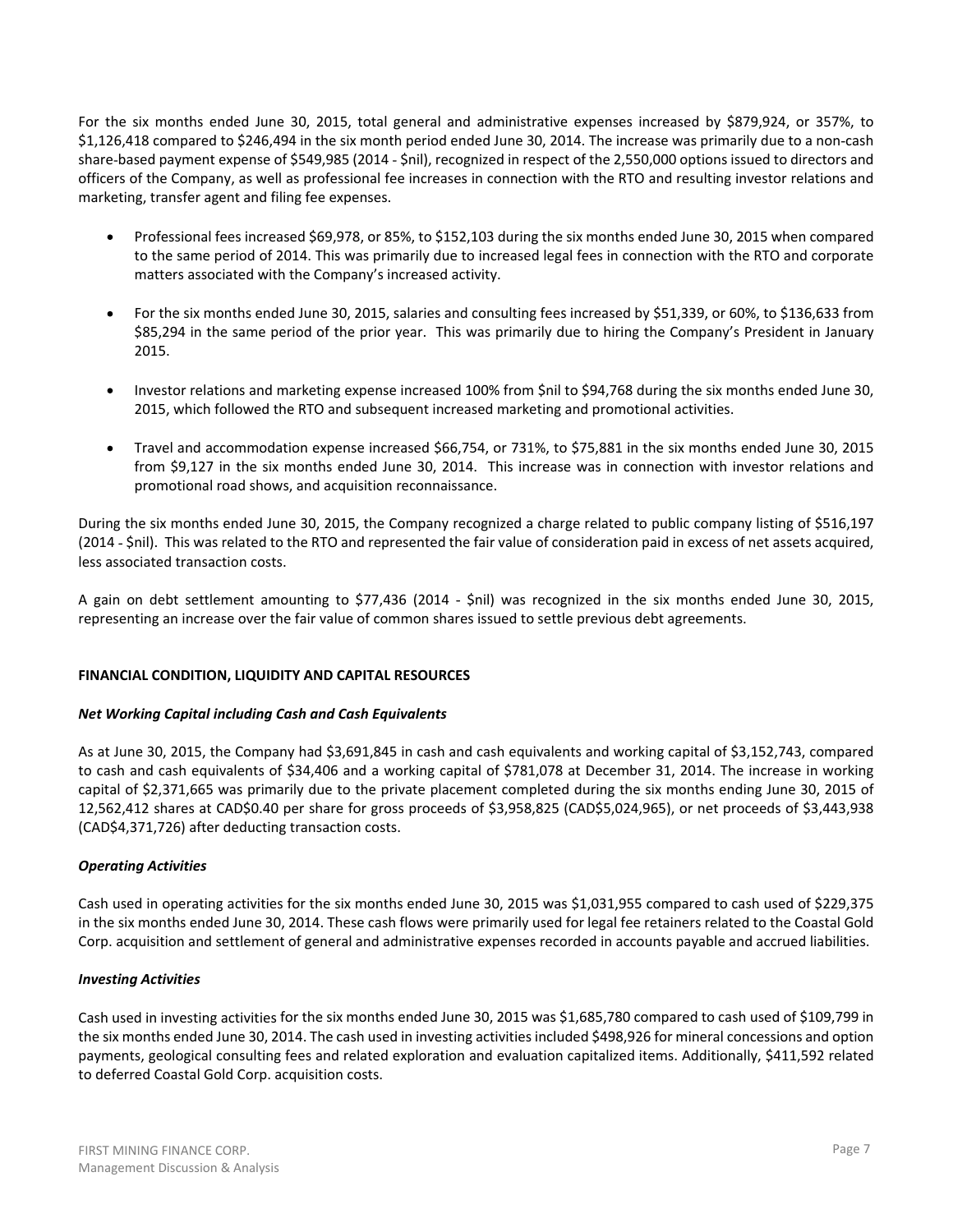### **Financing Activities**

Cash provided by financing activities during the six months ended June 30, 2015 was \$6,409,284 compared to \$350,000 in the six month period ended June 30, 2014. The cash provided by financing activities during the 2015 period was mainly due to the completion of private placements, which raised net cash proceeds of \$3,527,402. Additionally, the outstanding KCP subscription receipts were converted into shares and proceeds of \$2,347,873 were released from escrow. During the six months ending June 30, 2015 the Company also received a further loan from First Majestic amounting to \$500,000 (2014 - \$350,000).

# **Trends in Liquidity and Capital Resources**

The Company has sufficient capital resources to continue with its corporate activities and the planned exploration and evaluation activities in Mexico, and to meet its other working capital requirements for the next twelve months, unless a significant number of further acquisitions are considered.

The Company is not in commercial production on any of its mineral properties and, accordingly, it does not generate cash from operations. The Company is dependent on raising additional financing to fund further exploration and development requirements on existing properties, to fund property and corporate acquisitions and for general corporate costs. The only sources of future funds presently available to the Company are the sale of additional equity capital, selling or leasing the Company's interest in a property or entering into joint venture arrangements or other strategic alliances in which the funding sources could become entitled to an interest in the properties or the projects. The Company's capital resources are largely determined by the strength of the junior resource markets and by the status of the Company's properties or projects in relation to these markets, and its ability to compete for investor support of its corporate strategy.

# **RELATED PARTY TRANSACTIONS**

The Company's related parties consist of the Company's Directors and Officers, and companies associated with them. The Company incurred the following expenditures during the three and six months ended June 30, 2015 and 2014:

| Service or Item           | Three months ended June 30,<br>Six months ended June 30, |                          |  |         |  |                          |  |         |  |
|---------------------------|----------------------------------------------------------|--------------------------|--|---------|--|--------------------------|--|---------|--|
|                           |                                                          | 2015                     |  | 2014    |  | 2015                     |  | 2014    |  |
| Administration and office |                                                          | 20,000                   |  | 26.553  |  | 35.000                   |  | 48,062  |  |
| Consulting fees           |                                                          | $\overline{\phantom{a}}$ |  | 36,000  |  | $\overline{\phantom{a}}$ |  | 72,000  |  |
| Legal fees                |                                                          | $\overline{\phantom{a}}$ |  | 42.449  |  | -                        |  | 43,570  |  |
| <b>Total</b>              |                                                          | 20,000                   |  | 105,002 |  | 35,000                   |  | 163,632 |  |

Administration and office include amounts paid to First Majestic Silver Corp. ("First Majestic"), a company with three Directors in common, which provides management services, a Chief Financial Officer ("CFO"), Corporate Secretary and office space to the Company.

Prior to July 1, 2014, Seabord Services Corp. ("Seabord") was a management services company which provided a Chief Financial Officer ("CFO"), a Corporate Secretary, accounting and administration staff and office space to the Company. Under this arrangement, the CFO and Corporate Secretary were employees of Seabord and were not paid directly by the Company. Seabord ceased to be a related party on July 1, 2014 after termination of their agreement.

Consulting fees include amounts paid to the Chief Executive Officer and the VP Exploration prior to signing employment agreements with the Company.

Legal fees include amounts paid to a firm in which a former Director was a partner. The law firm ceased to be a related party on July 1, 2014 after resignation of the related Director.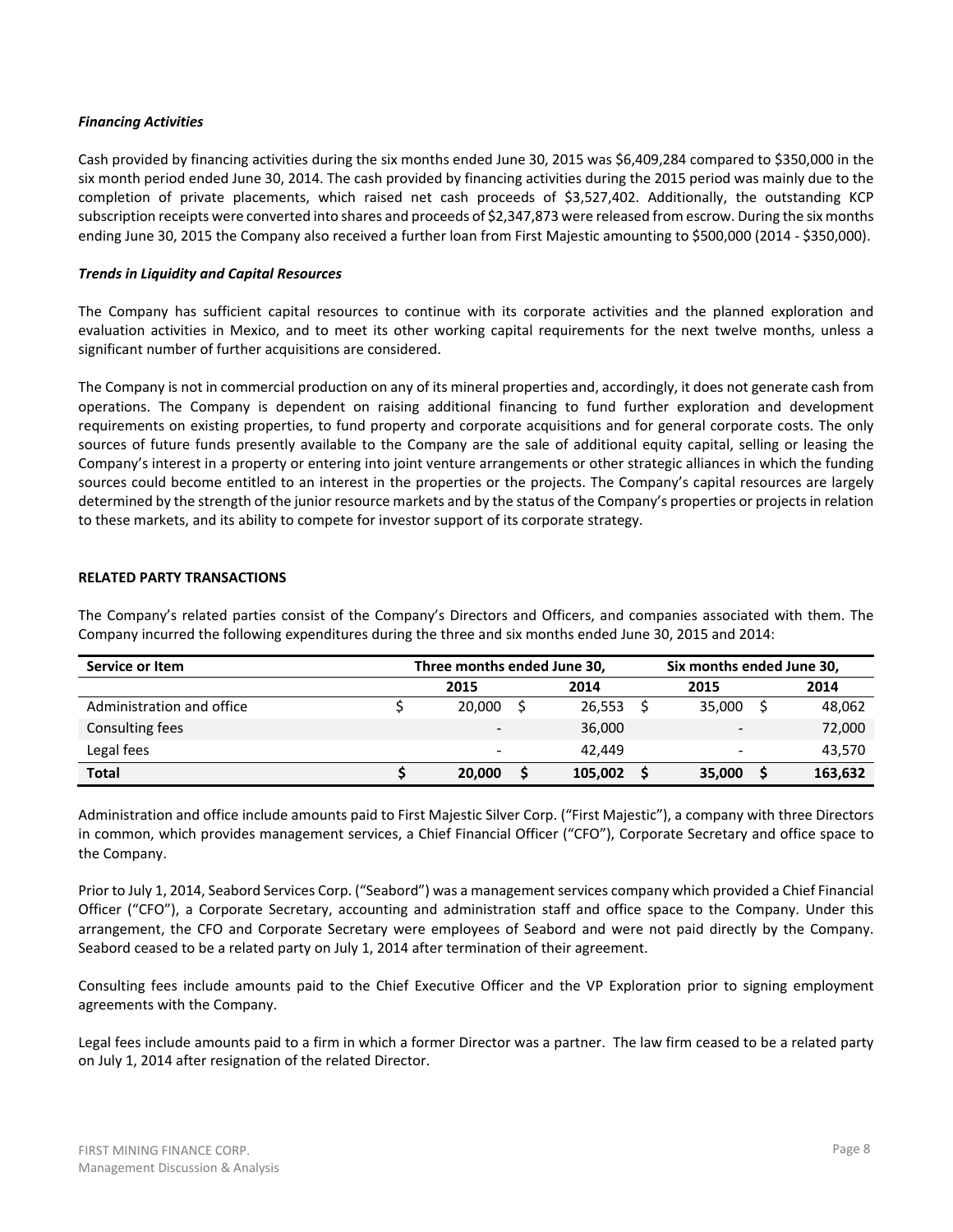As at June 30, 2015, included in accounts payable is an amount of \$15,372 (December 31, 2014 - \$364,839) due to the Chief Executive Officer and the VP Exploration who were consultants prior to the RTO, and included in current liabilities is an amount of \$1,081,851 (December 31, 2014 - \$569,686) due to First Majestic.

# **Key Management Compensation**

Key management includes the Officers and Directors of the Company. The compensation paid or payable to key management for services during the three and six months ended June 30, 2015 and 2014 is as follows:

| Service or Item          | Three months ended June 30, |                          |  |                          |  |         |      | Six months ended June 30, |  |  |
|--------------------------|-----------------------------|--------------------------|--|--------------------------|--|---------|------|---------------------------|--|--|
|                          | 2015                        |                          |  | 2014                     |  | 2015    | 2014 |                           |  |  |
| Directors' fees          |                             | $\blacksquare$           |  | 12.000                   |  | $\sim$  |      | 12,000                    |  |  |
| Salaries and consultants |                             | 76,786                   |  | 36,000                   |  | 126,377 |      | 72,000                    |  |  |
| Share-based payments     |                             | $\overline{\phantom{a}}$ |  | $\overline{\phantom{0}}$ |  | 549.985 |      | $\overline{\phantom{0}}$  |  |  |
| <b>Total</b>             |                             | 76,786                   |  | 48,000                   |  | 676,362 |      | 84,000                    |  |  |

#### **OFF-BALANCE SHEET ARRANGEMENTS**

The Company has no off-balance sheet arrangements.

### **CRITICAL ACCOUNTING ESTIMATES AND JUDGMENTS**

The accounting estimates considered to be significant to the Company include the carrying values of mineral properties, the valuation of share-based payments and warrants, and the determination of functional currency. Estimates and underlying assumptions are reviewed on an ongoing basis. Revisions to accounting estimates are recognized in the period in which the estimates are revised and in any future periods affected. The Company did not identify any areas where revisions to estimates and assumptions have resulted in material changes to the results or financial position of the Company.

Management reviews the carrying values of its mineral properties on at least an annual basis, or when an impairment indicator exists, to determine whether an impairment should be recognized. In addition, capitalized costs related to relinquished property rights are written off in the period of relinquishment. Capitalized costs in respect of the Company's mineral properties amounted to \$6,147,765 as at June 30, 2015. These costs may not be recoverable and there is a risk that these costs may be written down in future periods. During the year ended December 31, 2014, the Company wrote off in full its capitalized costs of \$221,221 related to the La Sorpresa property.

The Company uses the fair-value method of accounting for share-based payments related to incentive share options and compensation warrants modified or settled. Under this method, compensation cost attributable to options and warrants granted is measured at fair value at the grant date and expensed over the vesting period. In determining the fair value, the Company makes estimates of the expected volatility of the stock as well as an estimated risk-free interest rate and the expected life using the Black-Scholes model. Changes to these estimates could result in the fair value of the share-based payments expense being less than or greater than the amount recorded. During the six months ended June 30, 2015, the Company granted stock options to directors and officers, the estimated fair values of which amounted to \$549,985 recognized as sharebased payments expense (2014 - \$nil).

The Company applied judgment in determining its functional currency and the functional currency of its subsidiaries. Functional currency was determined based on currency of the entities' expenditures and exploration operations. Functional currency may change in the future based on certain triggering events and will be assessed by management at that time as required under IFRS.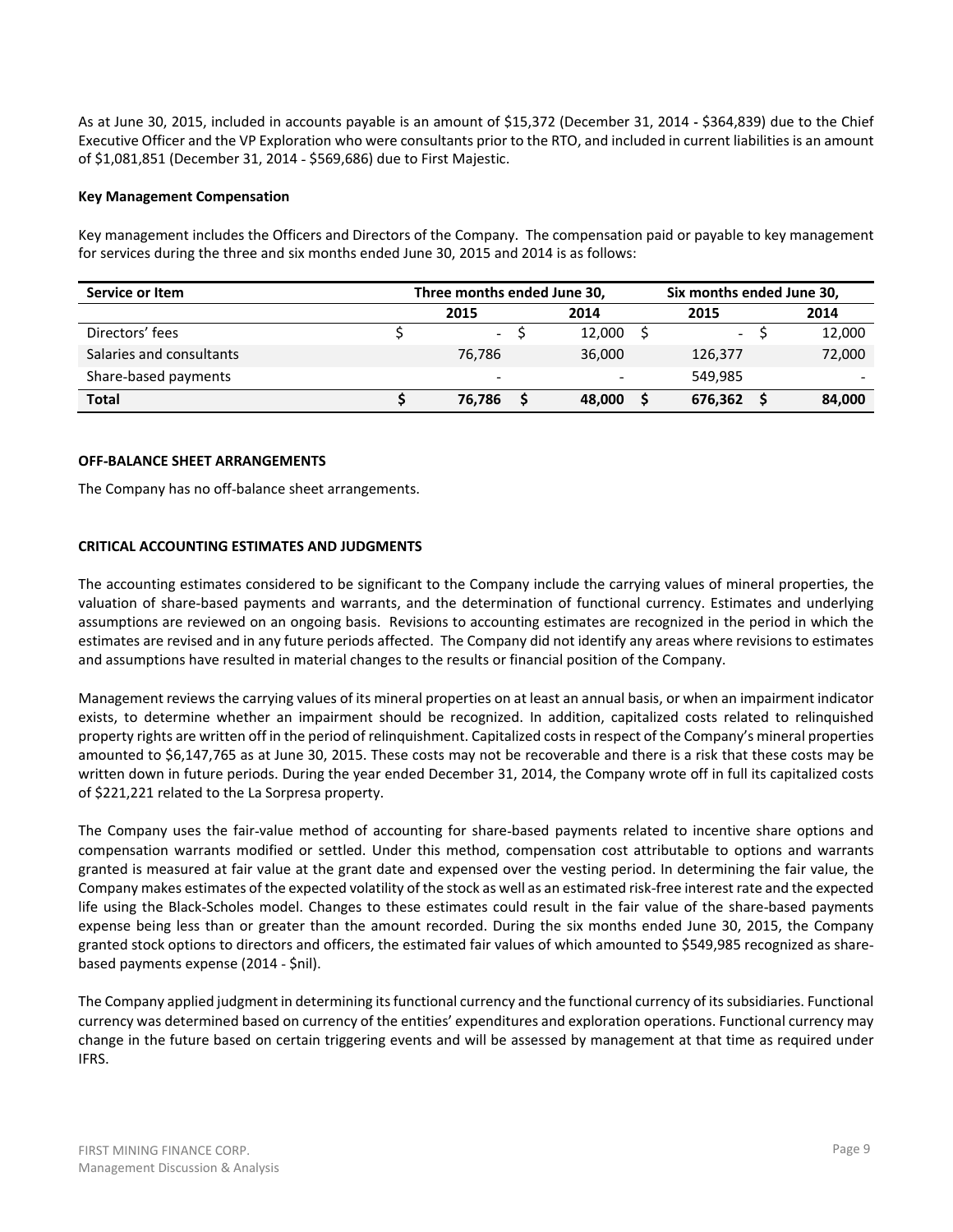# **CHANGES IN ACCOUNTING POLICIES**

The Company has not adopted any new accounting standards for the year ending December 31, 2015, however, the accounting policies applied by the Company in the unaudited condensed interim consolidated financial statements are consistent with those applied in the annual consolidated financial statements of KCP for the year ended December 31, 2014. The following are accounting standards anticipated to be effective January 1, 2016 or later:

#### **IFRS 9 Financial Instruments**

In July 2014, the IASB issued the final version of IFRS 9 Financial Instruments which reflects all phases of the financial instruments project and replaces IAS 39 Financial Instruments: Recognition and Measurement and all previous versions of IFRS 9. The standard introduces new requirements for classification and measurement, impairment, and hedge accounting. IFRS 9 is effective for annual periods beginning on or after January 1, 2018, with early application permitted. The Company is currently evaluating the impact this standard is expected to have on its consolidated financial statements.

### IFRS 15 Revenue from Contracts with Customers

In May 2014 the IASB issued a new IFRS 15 Revenue from Contracts with Customers. The standard contains a single model that applies to contracts with customers and two approaches to recognizing revenue: at a point in time or over time. The model features a contract-based five-step analysis of transactions to determine whether, how much and when revenue is recognized. New estimates and judgmental thresholds have been introduced, which may affect the amount and/or timing of revenue recognized. IFRS 15 is effective for annual periods beginning on January 1, 2017. Currently, no impact on the Company's consolidated financial statements is expected.

### **IFRS 7 Financial instruments: Disclosure**

Amended to require additional disclosures on transition from IAS 39 to IFRS 9. Effective on adoption of IFRS 9, which is effective for annual periods commencing on or after January 1, 2018. The Company is currently evaluating the impact this standard is expected to have on its consolidated financial statements.

# **IFRS 10 Consolidated Financial Statements**

The main consequence of the amendments is that a full gain or loss is recognized when a transaction involves a business (whether it is held in a subsidiary or not). A partial gain or loss is recognized when a transaction involves assets that do not constitute a business, even if the assets are housed in a subsidiary. Upon adoption, the amendments may impact the Company in respect of future sale or contribution of assets with its associates or joint ventures. The amendments are effective for transactions occurring in annual periods beginning on or after January 1, 2016.

#### IAS 34 Interim Financial Reporting: Disclosure

Amended to require interim disclosures to be either in the interim financial statements or incorporated by cross-reference between the interim financial statements and wherever they are included within the greater interim financial report such as Management Discussion and Analysis. Other information within the interim financial report must be available to users on the same terms as the interim financial statements and at the same time. The Company is currently evaluating the impact this standard is expected to have on its consolidated financial statements.

There are no other IFRS or IFRIC interpretations that are not yet effective that would be expected to have a material impact.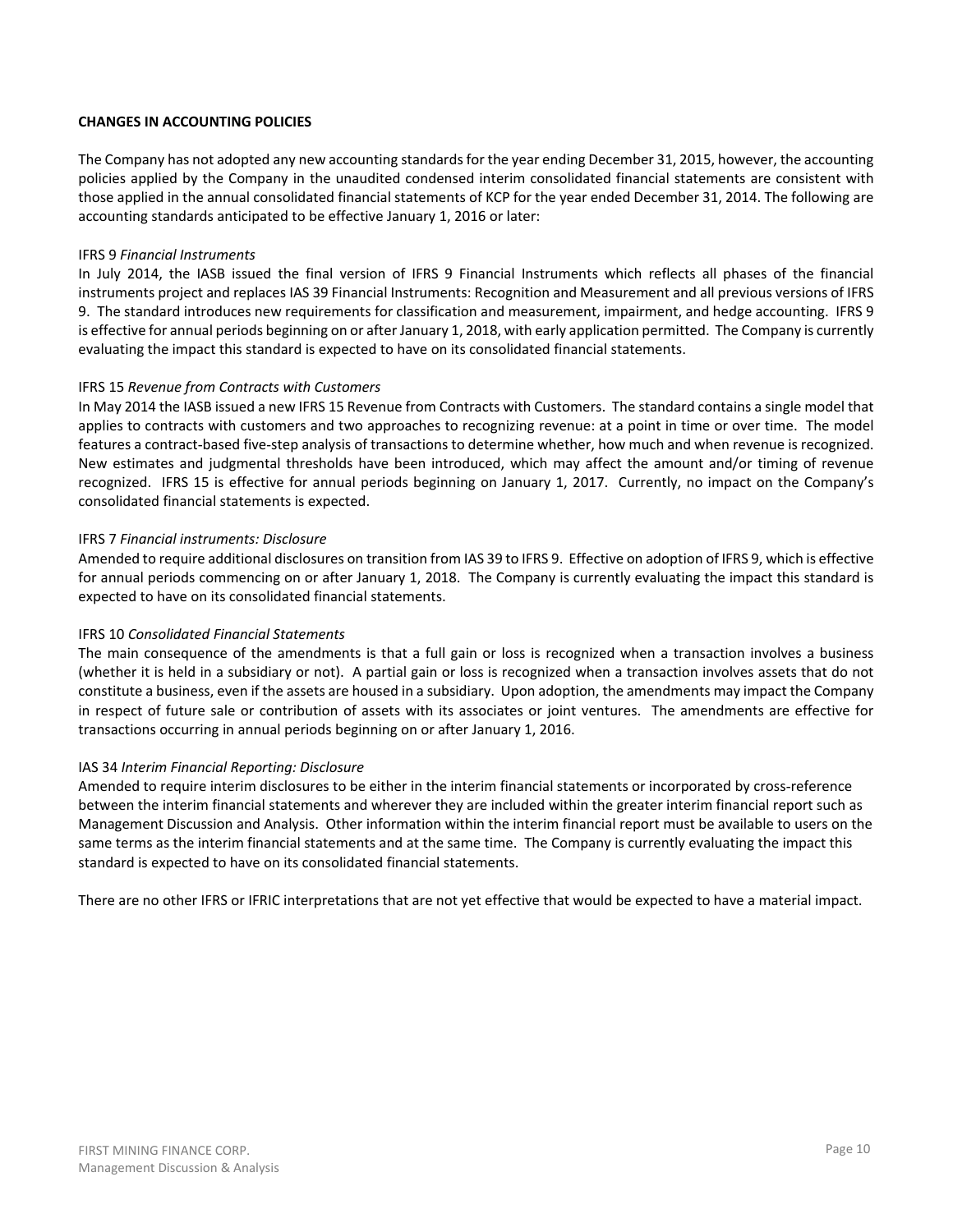#### **FINANCIAL INSTRUMENTS**

The Company's financial instruments consist of cash and cash equivalents, receivables and prepaid expenses, marketable securities, accounts payable and accrued liabilities, loans receivable and loans payable. Cash equivalents include demand deposits with financial institutions and other short-term, highly liquid investments with original maturities of three months or less. As at June 30, 2015, all cash and cash equivalents were deposits at banks with major balances held in Canadian chartered banks and a Mexican bank. The types of risk exposures and the Company's management of such exposures are provided in note 17 of the annual audited consolidated financial statements for the year ended December 31, 2014.

The Company is not exposed to any externally imposed capital requirements, nor were there changes in the Company's approach to capital management during the period.

# **RISKS AND UNCERTAINTIES**

### **Financing Risks**

The Company has limited financial resources, has no source of operating cash flow and has no assurance that additional funding will be available to it for further exploration and development of its projects. Further exploration and development of one or more of the Company's projects may be dependent upon the Company's ability to obtain financing through equity or debt financing or other means. Failure to obtain additional financing could result in delay or indefinite postponement of further exploration and development of its projects which could result in the loss of one or more of its properties.

### **Exploration and Development**

Resource exploration is a speculative business and involves a high degree of risk. There is no known body of commercial ore on the Company's mineral properties and there is no certainty that the expenditures made by the Company in the exploration of its mineral properties or otherwise will result in discoveries of commercially recoverable quantities of minerals. The exploration for and development of mineral deposits involves significant risks, which even a combination of careful evaluation, experience and knowledge may not eliminate. Although the discovery of an ore body may result in substantial rewards, few properties explored are ultimately developed into producing mines. It is impossible to ensure that the current exploration programs planned by the Company will result in a profitable commercial mining operation.

There is no assurance that the Company's mineral properties possess commercially mineable bodies of ore. The Company's mineral properties are in the exploration stage as opposed to the development stage and has no known body of economic mineralization. The known mineralization of the properties has not been determined to be economic ore and there can be no assurance that a commercially mineable ore body exists on the properties. Such assurance will require completion of final comprehensive feasibility studies and, possibly, further associated exploration and other work that concludes a potential mine is likely to be economic. In order to carry out exploration and development programs of any economic ore body and place it into commercial production, the Company may be required to raise substantial additional funding.

Significant capital investment is required to discover commercial ore and to commercialize production from successful exploration efforts and maintain mineral concessions through payment of applicable taxes. The commercial viability of a mineral deposit is dependent upon a number of factors. These include: (i) deposit attributes such as size, grade and proximity to infrastructure, (ii) current and future metal prices (which can be cyclical), and (iii) government regulations, including those relating to prices, taxes, royalties, land tenure, land use, importing and exporting of minerals and necessary supplies and environmental protection. The complete effect of these factors, either alone or in combination, cannot be entirely predicted, and their impact may result in the Company not receiving an adequate return on invested capital.

Market fluctuations and the prices of metals may render resources uneconomic. Moreover, short-term operating factors relating to the mineral deposits, such as the need for orderly development of the deposits or the processing of new or different grades of ore, may cause a mining operation to be unprofitable in any particular accounting period.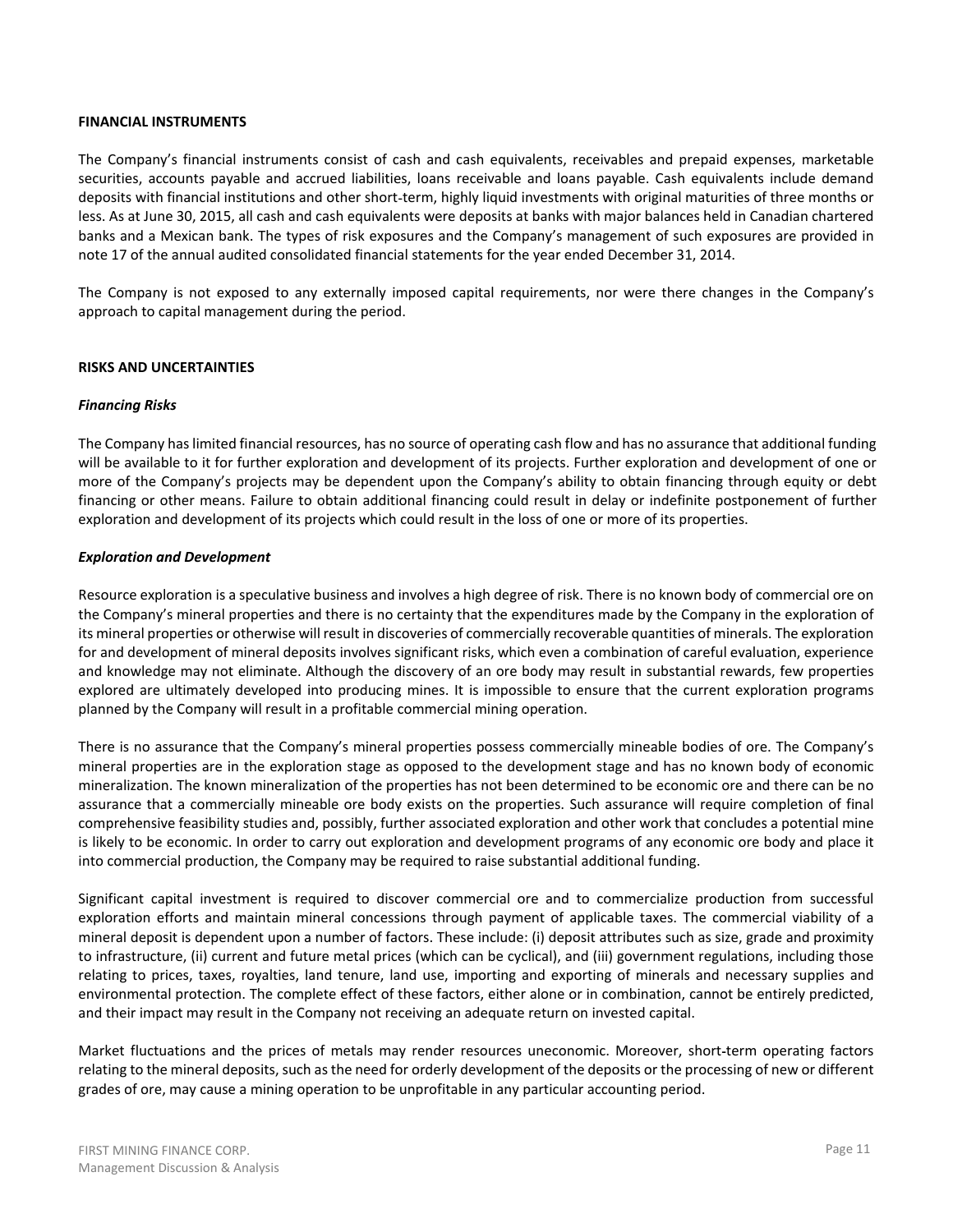### **Title**

There is no assurance that the Company's title to its properties will not be challenged. The acquisition of title to mineral exploration properties is a very detailed and time-consuming process. Title to and the area of mineral properties may be disputed. While the Company has diligently investigated title to its properties, it may be subject to prior unregistered agreements or transfers or indigenous land claims and title may be affected by undetected defects. Consequently the boundaries may be disputed.

#### **Surface Rights**

The Company does not own the surface land associated with its mineral claims in Mexico and therefore does not own the surface rights to its mineral claims. Mexican law allows equal right of property access to the owner of the surface rights and the owner of the mining rights. However, when the explorer/miner is not the owner of the surface rights, the owner of the surface rights and the owner of the mineral rights must agree on the terms by which the concession holder may access the property. If an agreement cannot be reached, then the concession holder is required to gain access to the surface through other means including expropriation, temporal occupation or right of way on necessary land. Written surface access agreements are required for and at the time of application for environmental permits and for exploration with drilling or trenching. As such the Company has agreements and permits for surface access for the Pluton and Los Tamales properties, but not for its other properties.

#### **Permits and Licenses**

There is no assurance that the Company will obtain required permits and licenses. The Company's operations may sometimes require licenses and permits from various governmental authorities. The Company believes that it will be able to obtain in the future all necessary licenses and permits to carry on the activities which it intends to conduct, and intends to comply in all material respects with the terms of such licenses and permits. There can be no guarantee, however, that the Company will be able to obtain and maintain, at all times, all necessary licenses and permits required to undertake the proposed exploration and development or to place its properties into commercial production and to operate mining facilities thereon. In the event of commercial production, the cost of compliance with changes in governmental regulations has the potential to reduce the profitability of operations or preclude the economic development of a particular property.

#### **Competitive Nature of the Mining Industry**

There is aggressive competition within the mining industry for the discovery and acquisition of properties considered to have commercial potential. The Company will be competing with other mining companies, many of which have greater financial resources than the Company does, for the acquisition of mineral claims, leases and other mineral interests, as well as for the recruitment and retention of qualified employees and other personnel. There can be no assurance that the necessary funds can be raised or that any projected work will be completed.

#### **Joint Venture Funding Risk**

The Company's strategy is to seek partners through joint ventures to fund exploration and project development. The main risk of this strategy is that funding partners may not be able to raise sufficient capital in order to satisfy exploration and other expenditure terms in a particular joint venture agreement. As a result, exploration and development of one or more of the Company's property interests may be delayed depending on whether the Company can find another partner or has enough capital resources to fund the exploration and development on its own.

#### Environmental, Health and Safety Regulation of Resource Industry

The operations of the Company require permits from various levels of government. Such operations are subject to laws and regulations governing prospecting, development, mining, production, exports, taxes, labour standards, occupational health, waste disposal, toxic substances, land use, environmental protection, mine safety and other matters. The Company believes it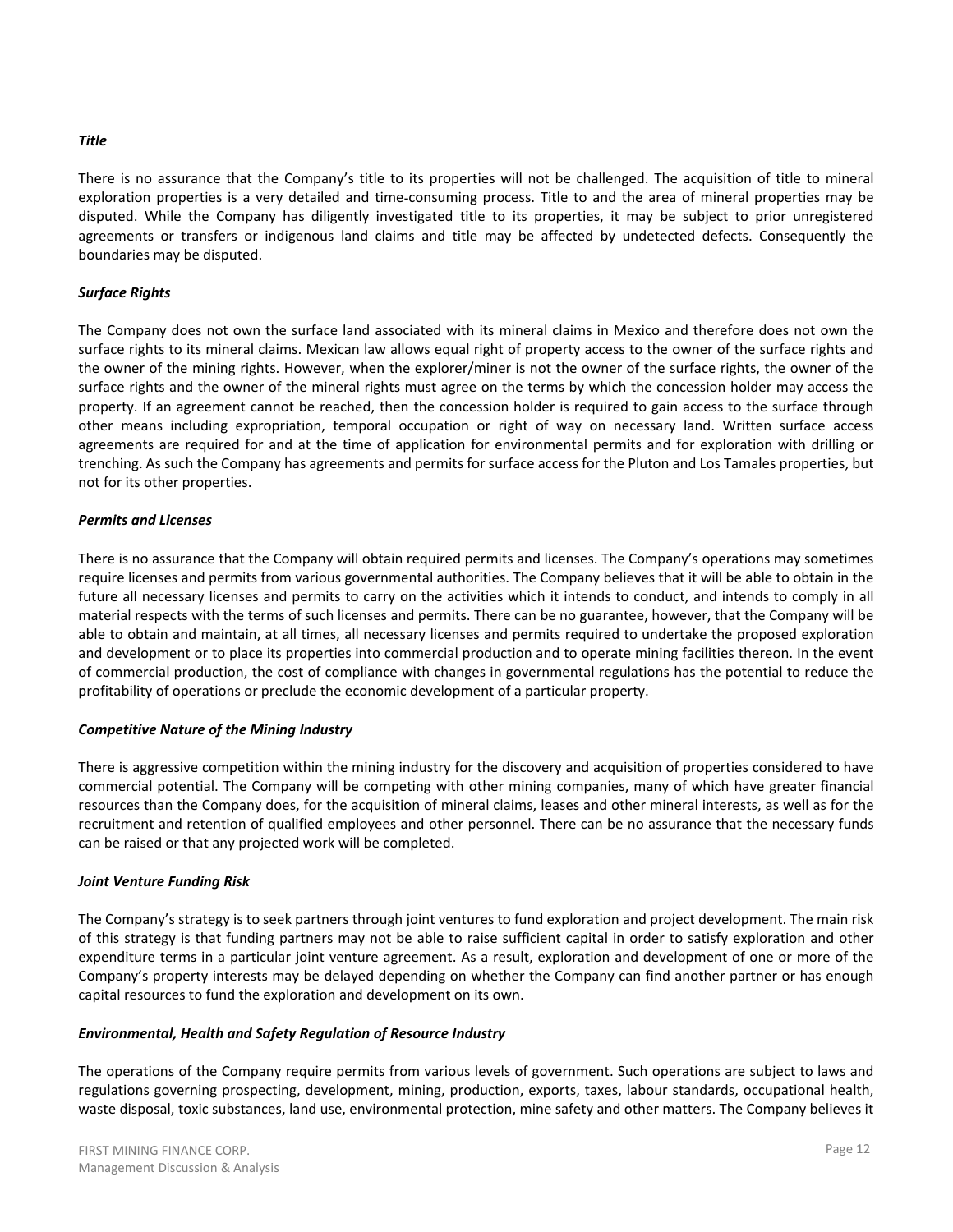is in substantial compliance with all material laws and regulations that currently apply to its activities. There can be no assurance, however, that all permits which the Company may require for construction of mining facilities and conduct of mining operations, particularly environmental permits, will be obtainable on reasonable terms or that compliance with such laws and regulations would not have an adverse effect on the profitability of any mining project that the Company might undertake.

All phases of the Company's operations are subject to environmental regulations in various jurisdictions. If the Company's properties are proven to host economic reserves of metals, mining operations will be subject to federal, state and local laws relating to the protection of the environment, including laws regulating removal of natural resources from the ground and the discharge of materials into the environment. Mining operations will be subject to federal, state and local laws and regulations which seek to maintain health and safety standards by regulating the design and use of mining methods and equipment. Various permits from government bodies are required for mining operations to be conducted; no assurance can be given that such permits will be received. No assurance can be given that environmental standards imposed by federal, state or local authorities will not be changed or that any such changes would not have material adverse effects on the Company's activities. Moreover, compliance with such laws may cause substantial delays or require capital outlays in excess of those anticipated, thus causing an adverse effect on the Company. Additionally, the Company may be subject to liability for pollution or other environmental damage, which it may not be able to insure against.

Failure to comply with applicable laws, regulations and permitting requirements may result in enforcement actions thereunder, including orders issued by regulatory or judicial authorities causing operations to cease or be curtailed, and may include corrective measures requiring capital expenditures, installation of additional equipment or remedial actions. Parties engaged in mining operations may be required to compensate those suffering loss or damage by reason of the mining activities and may have civil or criminal fines or penalties imposed for violations of applicable laws or regulations and, in particular, environmental laws.

Amendments to current laws, regulations and permits governing operations and activities of mining companies, or more stringent implementation thereof, could have a material adverse impact on the Company and cause increases in capital expenditures or production costs or reduction in levels of production at producing properties or require abandonment or delays in development of new mining properties.

# **Availability of Drilling Equipment and Access Restrictions**

Mining exploration and development activities are dependent on the availability of drilling and related equipment in the particular areas where such activities will be conducted. Demand for such limited equipment or access restrictions may affect the availability of such equipment to the Company and may delay exploration and development activities.

# **Stress in the Global Economy**

Reduction in credit, combined with reduced economic activity and the fluctuations in the United States dollar, may adversely affect businesses and industries that purchase commodities, affecting commodity prices in more significant and unpredictable ways than the normal risks associated with commodity prices. The availability of services such as drilling contractors and geological service companies and/or the terms on which these services are provided may be adversely affected by the economic impact on the service providers. The adverse effects on the capital markets generally make the raising of capital by equity or debt financing much more difficult and the Company is dependent upon the capital markets to raise financing. Any of these events, or any other events caused by turmoil in world financial markets, may have a material adverse effect on the Company's business, operating results, and financial condition.

# **Current Global Financial Condition**

Current global financial conditions have been subject to increased volatility. As such, the Company is subject to counterparty risk and liquidity risk. The Company is exposed to various counterparty risks including, but not limited to financial institutions that hold the Company's cash, and through companies that have payables to the Company. The Company is also exposed to liquidity risks in meeting its operating expenditure requirements in instances where cash positions are unable to be maintained or appropriate financing is unavailable. These factors may impact the ability of the Company to obtain loans and other credit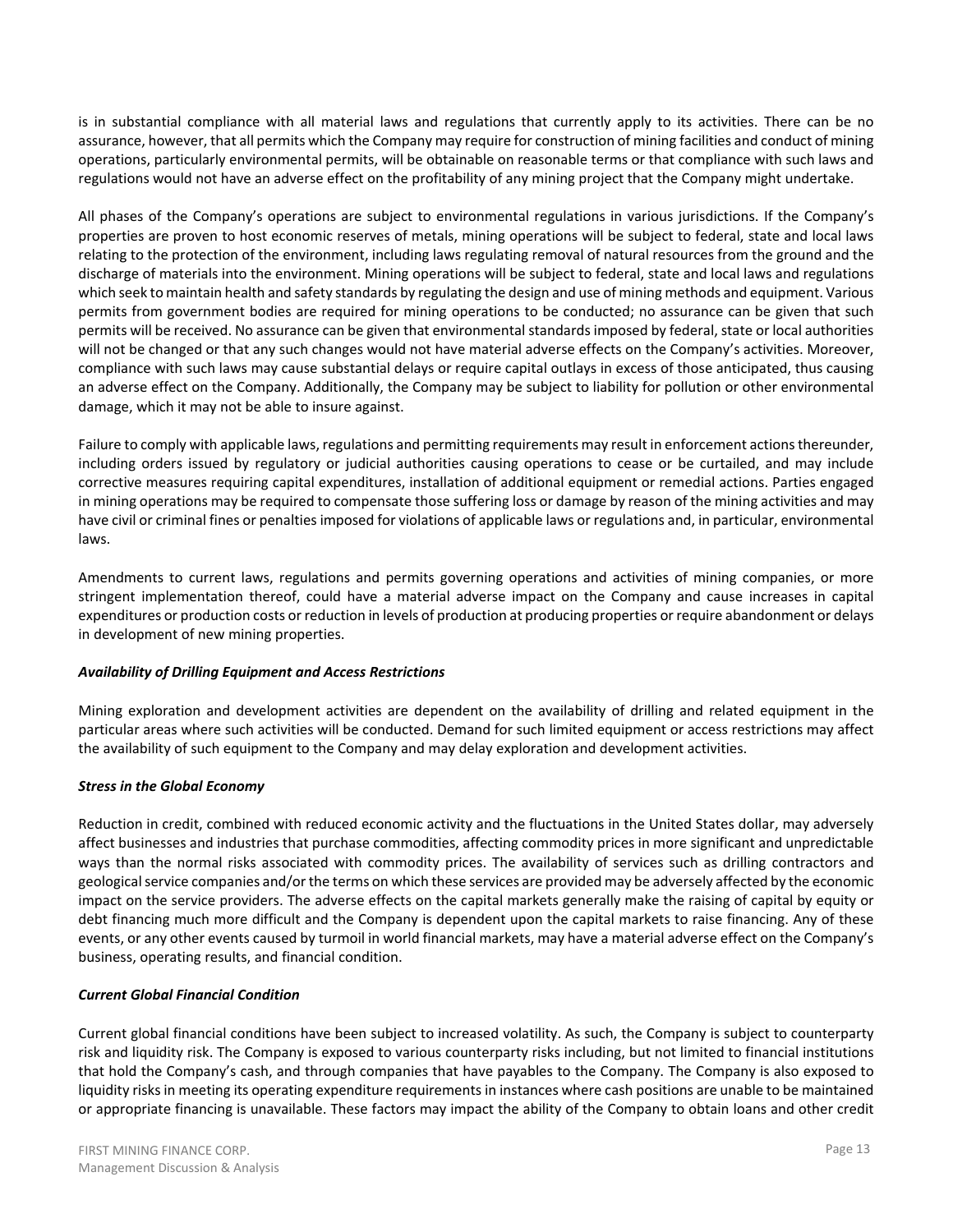facilities in the future and, if obtained, on terms favourable to the Company. If these increased levels of volatility and market turmoil continue, the Company's operations could be adversely impacted and the trading price of the shares could be adversely affected.

# **Unknown Environmental Risks for Past Activities**

Exploration and mining operations involve a potential risk of releases to soil, surface water and groundwater of metals, chemicals, fuels, liquids having acidic properties and other contaminants. In recent years, regulatory requirements and improved technology have significantly reduced those risks. However, those risks have not been eliminated and the risk of environmental contamination from present and past exploration or mining activities exists for mining companies. Companies may be liable for environmental contamination and natural resource damages relating to properties that they currently own or operate or at which environmental contamination occurred while or before they owned or operated the properties. However, no assurance can be given that potential liabilities for such contamination or damages caused by past activities at these properties do not exist.

### **Political Regulatory Risks**

Any changes in government policy may result in changes to laws affecting ownership of assets, mining policies, monetary policies, taxation, rates of exchange, environmental regulations, labour relations, repatriation of income and return of capital. This may affect both the Company's ability to undertake exploration and development activities in respect of present and future properties in the manner currently contemplated, as well as its ability to continue to explore, develop and operate those properties in which it has an interest or in respect of which it has obtained exploration and development rights to date. The possibility that future governments may adopt substantially different policies, which might extend to expropriation of assets, cannot be ruled out.

#### **Fluctuating Mineral Prices**

The Company's revenues, if any, are expected to be in large part derived from the extraction and sale of precious and base minerals and metals. Factors beyond the control of the Company may affect the marketability of metals discovered, if any. Metal prices have historically fluctuated widely. Consequently, the economic viability of any of the Company's exploration projects cannot be accurately predicted and may be adversely affected by fluctuations in mineral prices.

# **Currency Risk**

Currency fluctuations may affect the cash flow which the Company may realize from its operations, since most mineral commodities are sold in a world market in U.S. dollars. The Company's costs are incurred primarily in U.S. dollars, Mexican Pesos and Canadian dollars.

# **Drug Related Violence and Cartels**

Mexico has experienced periods of violence over the past few decades primarily from drug related activities. Although the government has committed itself to combating such activities, drug-related violence propagated by rival drug cartels continues.

The Company is aware of reports of recent drug related violence in Mexico, but these have not affected the Company's activities, nor have Company personnel been threatened. The Company has routine safety precautions in place for its personnel, including travelling in pairs of vehicles accompanied by local personnel, prohibiting travel at night, working with locals as scouts in the area and generally maintaining a low profile in the area. In addition, all Company personnel on site are Spanish speaking.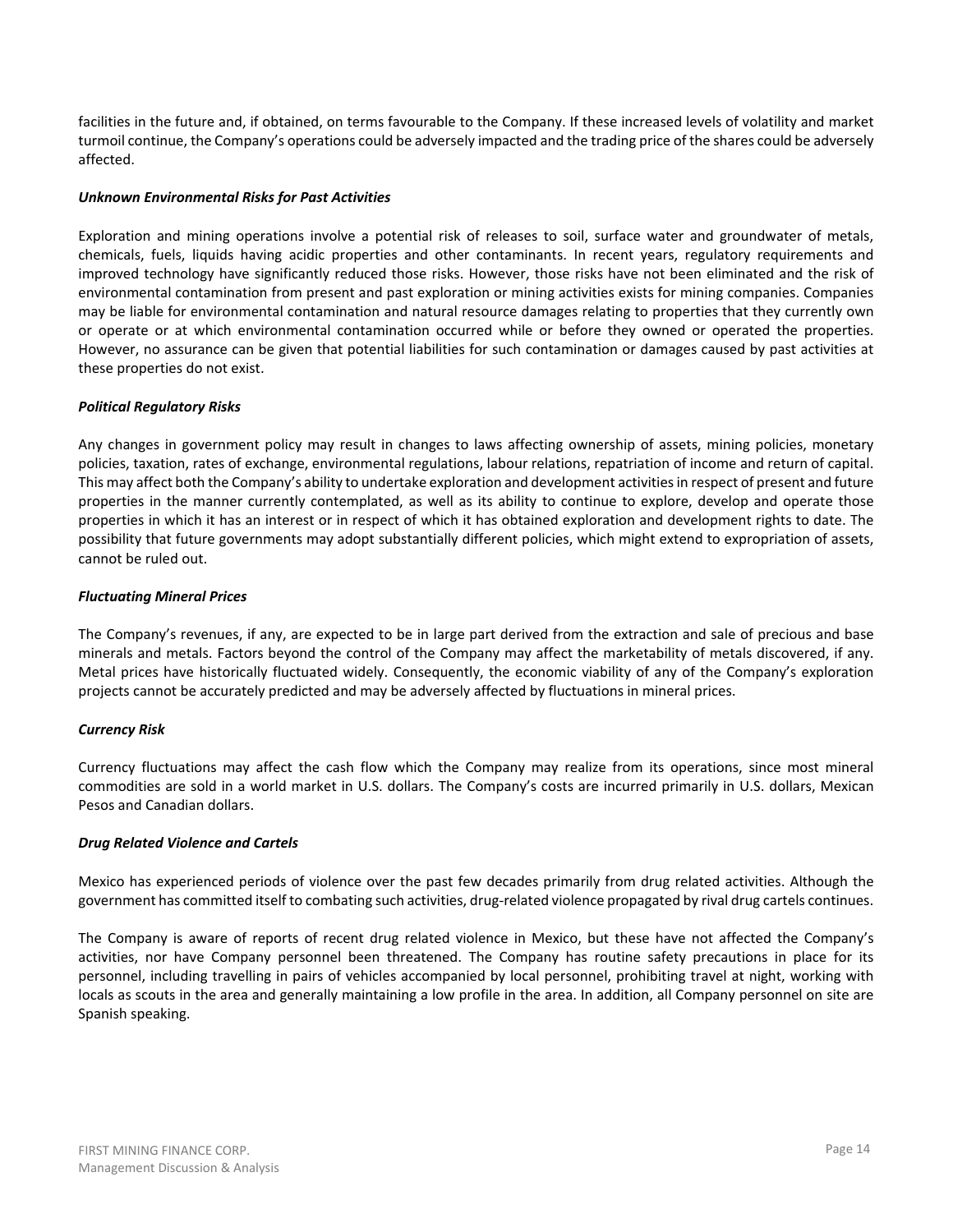### **OUTLOOK**

The Company's principal business activity is to acquire and hold high-quality mineral assets with a focus in the Americas, effectively building a mineral bank at a time when market values are significantly lower than in the immediately preceding years. The Company currently holds a high-quality portfolio of 19 mineral assets in Mexico, the United States and most recently in Canada, following the acquisition of Coastal Gold Corp, whose flagship property is the Hope Brook Gold Project in Newfoundland. Ultimately the Company's goal is to increase its portfolio to 40-50 mineral assets which will be comprised of gold, silver, copper, lead, zinc and nickel.

The Company has a working capital of \$3,152,743 as at June 30, 2015 and will use its capital resources to advance the portfolio of properties and seek suitable acquisition targets consistent with its strategy. As the Company invests in additional exploration and evaluation activities, or undertakes an acquisition, the Company may need access to additional capital, after considering the funds available in treasury at that time.

The Company intends to add shareholder value by ultimately entering into earn-in agreements with third-parties who would move the assets forward whilst retaining a residual interest, which could be in the form of a royalty, metal stream, minority interest, and/or equity positions in partners.

### **SECURITIES OUTSTANDING**

Authorized share capital: The Company can issue an unlimited number of common shares with no par value and an unlimited number of preferred shares with no par value. No preferred shares have been issued as at August 13, 2015.

| <b>Issued and Outstanding Common Shares</b><br>101,288,712 |                                 |                        |           |             |  |  |  |  |  |  |  |
|------------------------------------------------------------|---------------------------------|------------------------|-----------|-------------|--|--|--|--|--|--|--|
|                                                            |                                 | Weighted average       |           |             |  |  |  |  |  |  |  |
|                                                            | Expiry Date                     | Exercise Price (CAD\$) |           |             |  |  |  |  |  |  |  |
| Options                                                    | March 30 - July 27, 2020        | \$0.40                 | 3,530,000 |             |  |  |  |  |  |  |  |
| Warrants                                                   | September 30, 2016              | \$0.40                 | 601,125   |             |  |  |  |  |  |  |  |
|                                                            |                                 |                        |           | 4,131,125   |  |  |  |  |  |  |  |
|                                                            |                                 | Weighted average       |           |             |  |  |  |  |  |  |  |
| Convertible Coastal Gold:                                  | Expiry Date                     | exercise price (CAD\$) |           |             |  |  |  |  |  |  |  |
| Options                                                    | August 16 - October 5, 2015 (i) | \$0.61                 | 2,264,607 |             |  |  |  |  |  |  |  |
|                                                            |                                 |                        |           | 2,264,607   |  |  |  |  |  |  |  |
|                                                            |                                 |                        |           |             |  |  |  |  |  |  |  |
| <b>Fully Diluted</b>                                       |                                 |                        |           | 107,684,444 |  |  |  |  |  |  |  |

All share information is reported as of August 13, 2015 in the following table.

 $(i)$ 126,752 options expire on August 16, 2015, 6,500 options expire on September 13, 2015 and the remainder expire 90 days post-closing of the Coastal Gold Arrangement Agreement

A total of 7,332,273 common shares of the Company were held in escrow under the Escrow Value Security Agreement dated March 30, 2015, on the completion of the RTO. Under this agreement, 10% of the shares were released immediately and 15% will be released every six months thereafter with the final release being on March 30, 2018. As at June 30, 2015, there were 6,599,047 common shares of the Company held in escrow (December 31, 2014 - nil).

A total of 1,369,500 common shares of the Company were held in escrow under the CPC Escrow Agreement dated August 2, 2005. At completion of the RTO, 10% of the shares were released and 15% will be released every six months thereafter with the final release being March 30, 2018. As at June 30, 2015 there were 1,232,550 common shares of the Company held in escrow (December 31, 2014 -1,369,500 based on a 4:1 rollback).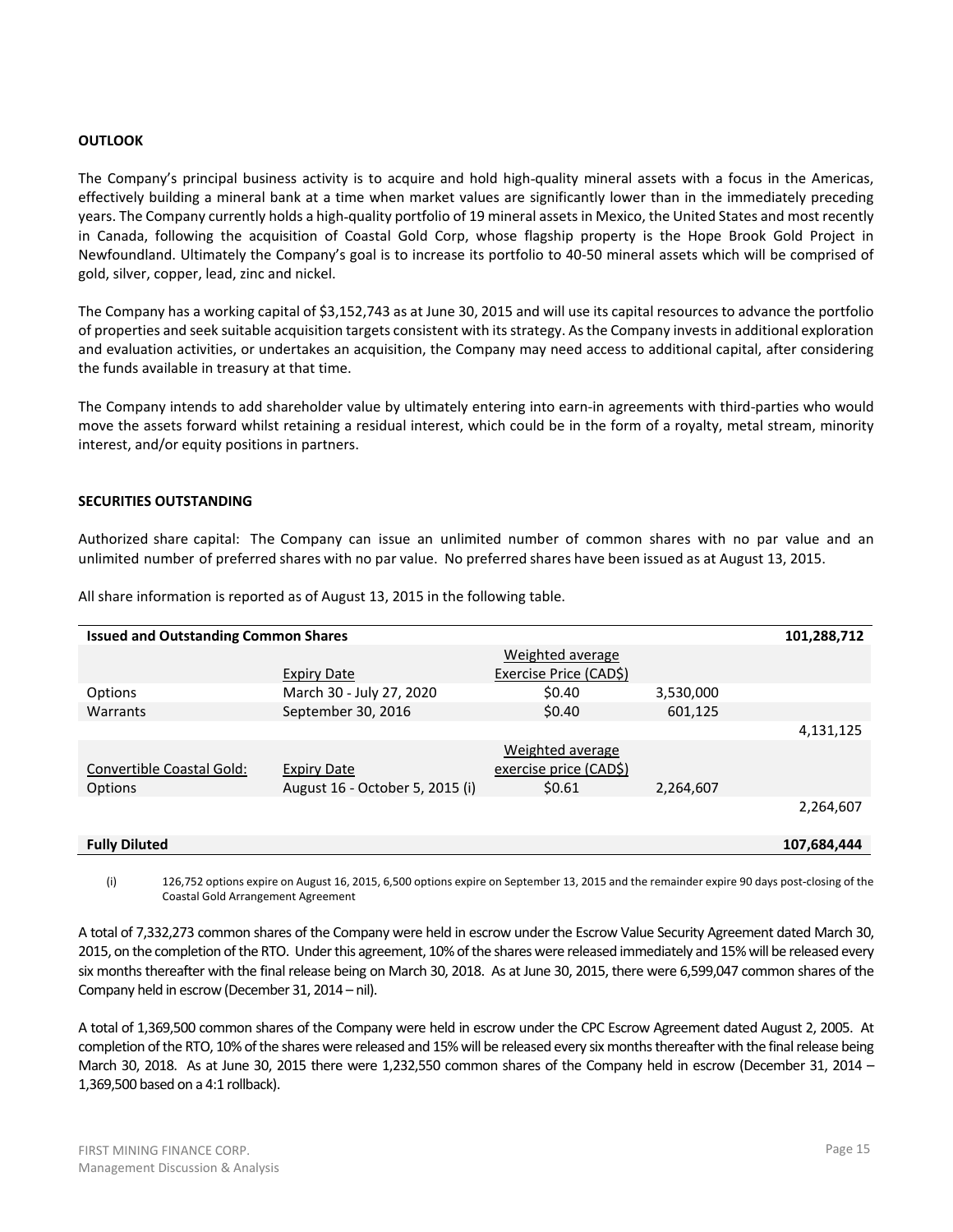# **QUALIFIED PERSONS**

Dr. Chris Osterman PhD Geol., First Mining's CEO & Director, and a member of the Board of Registered Geologists in the State of Arizona, USA, is a Qualified Person as defined by National Instrument 43-101 Standards of Disclosure for Mineral Projects, and is responsible for the preparation and verification of the technical information in the MD&A.

# DISCLOSURE CONTROLS AND PROCEDURES AND INTERNAL CONTROLS OVER FINANCIAL REPORTING

In connection with National Instrument 52-109 (Certificate of Disclosure in Issuer's Annual and Interim Filings) ("NI 52-109") the Chief Executive Officer and Chief Financial Officer have filed a Venture Issuer Basic Certificate with respect to the financial information contained in the interim consolidated financial statements for the three and six months ended June 30, 2015 and this accompanying MD&A (together the "Interim Filings").

In contrast to the full certificate under NI 52-109, the Venture Issuer Basic Certificate does not include representations relating to the establishment and maintenance of disclosure controls and procedures and internal control over financial reporting, as defined in NI 52-109. For further information the reader should refer to the Venture Issuer Basic Certificates filed by the Company on SEDAR at www.sedar.com.

# **FORWARD LOOKING INFORMATION**

This MD&A may contain "forward looking statements" that reflect the Company's current expectations and projections about its future results. When used in this MD&A, words such as "estimate", "intend", "expect", "anticipate" and similar expressions are intended to identify forward-looking statements, which, by their very nature, are not guarantees of the Company's future operational or financial performance, and are subject to risks and uncertainties and other factors that could cause the Company's actual results, performance, prospects or opportunities to differ materially from those expressed in, or implied by, these forward-looking statements. These risks, uncertainties and factors may include, but are not limited to: unavailability of financing, failure to identify commercially viable mineral reserves, fluctuations in the market valuation for commodities, difficulties in obtaining required approvals for the development of a mineral project and other factors.

Readers are cautioned not to place undue reliance on these forward-looking statements, which speak only as of the date of this MD&A or as of the date otherwise specifically indicated herein. Due to risks and uncertainties, including the risks and uncertainties identified above and elsewhere in this MD&A, actual events may differ materially from current expectations. The Company disclaims any intention or obligation to update or revise any forward-looking statements, whether as a result of new information, future events or otherwise.